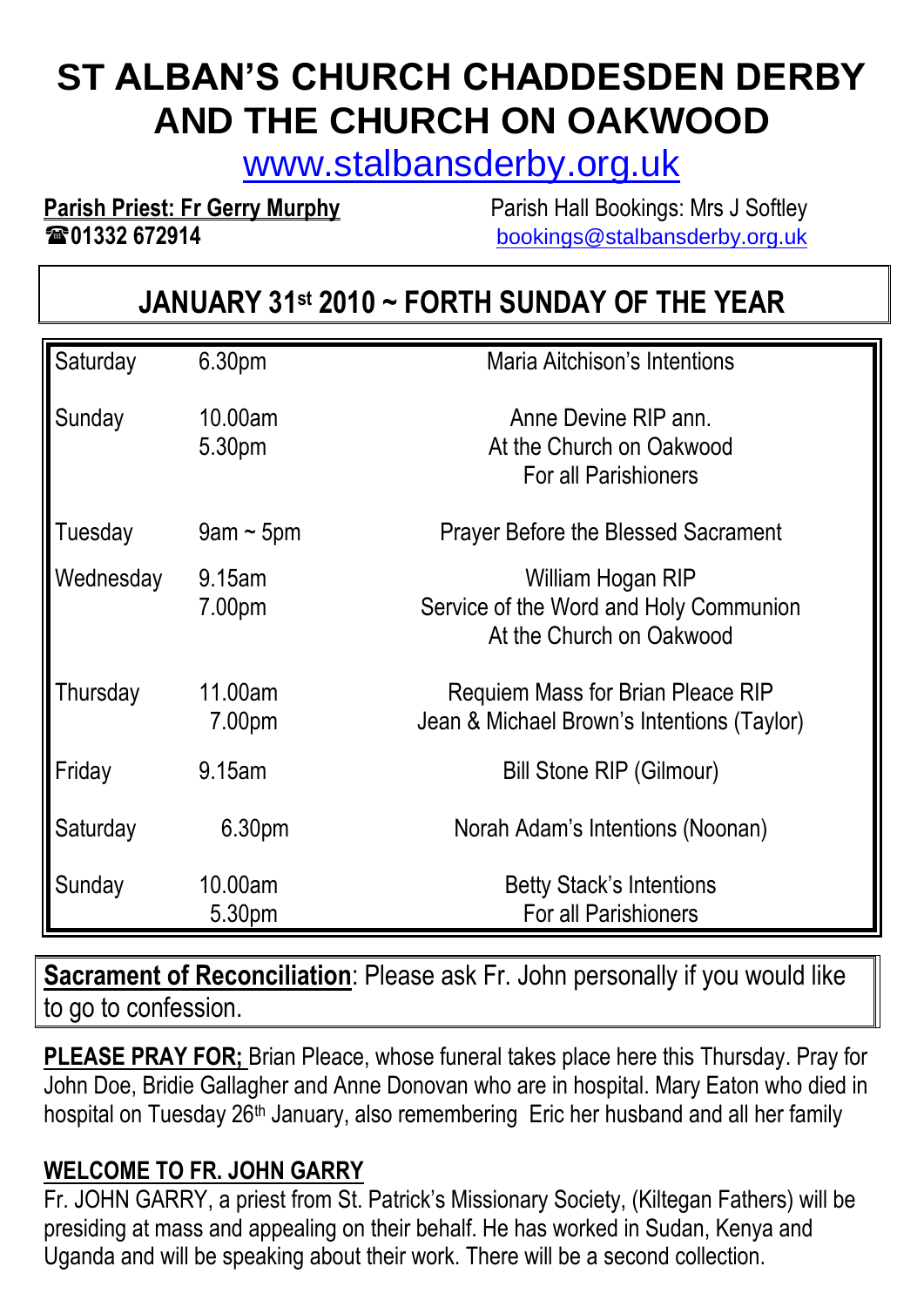Patrick Whitney founded the St. Patrick's Missionary Society on March 17th 1932. Originally it was intended to support the missionary work in Nigeria where people responded with unimaginable enthusiasm. By the 1950's Nigeria was producing its own professionals in every field. Today there are St. Patrick's Missionaries in Nigeria, Kenya, Malawi, Zambia, Sudan, S. Africa, Zimbabwe, Brazil and Canada! They concentrate on building up the local church by the establishment of small Christian communities. The focus is on the family, the training of lay leaders, the formation of young Christians and the mission to the marginalised and the poor.

# **EUCHARISTIC MINISTERS:**

The Spring 2010 Newsletter can now be viewed on the Diocesan website - www.nottinghamdiocese.org.uk - click on Commissions; Extraordinary Ministers - newsletter. Please note the date of the annual Renewal Day at St Mary's Church Derby is Saturday 6th March 2010. Further details will be available later.

## **NATIONAL MARRIAGE WEEK; FEBRUARY 7th ~ 14th 2010**

Mass of Celebrato; Sunday, February 14th at 3pm in St Barnabas Cathedral, Nottingham. Especially welcome those celebrating anniversaries of 10 years, 25, 40, 50years. Further information ~ [susan.saderson@nrcdt.org.uk](mailto:susan.saderson@nrcdt.org.uk)

# **CAFOD FREE WILL WRITING OFFER**

What did you make of Marie Molloy's talk last weekend? Did it ring any bells for you or touch on anything which attracted you? It had my name written all over it! For 10 years now I have been putting off making a will! All clergy get Bishop's reminders of it every year and I have still managed to ignore it, I have kept putting it off because I was a bit afraid, a bit unprepared to face up to my own mortality. My father's death a year ago freed me a bit more to take more responsibility and a friend's recent sudden death has pushed me on again. So, I have sent off the "Next Step" return reply from the Cafod Information Sheet. So long as you do so by Friday, February 12<sup>th</sup> the will is free! See www.cafod.org.uk/legacy

## **FIRST COMMUNION FAMILIES**

Are just starting their preparations and will be joining us for 10am, Sunday Mass regularly. The children will be meeting with their leaders next Sunday at 10.00am prompt in the Parish Centre. Their parents will be joining us for the whole mass and I know you will all make them feel welcome.

# **CONFIRMATION YOUNG PEOPLE**

Are meeting this Wednesday, February 3<sup>rd</sup> at 7pm and their parents are meeting the following evening, Thursday, February 4<sup>th</sup> at 7.30pm in the Parish Centre. They, too, will be joining us at mass on Sundays over the coming months.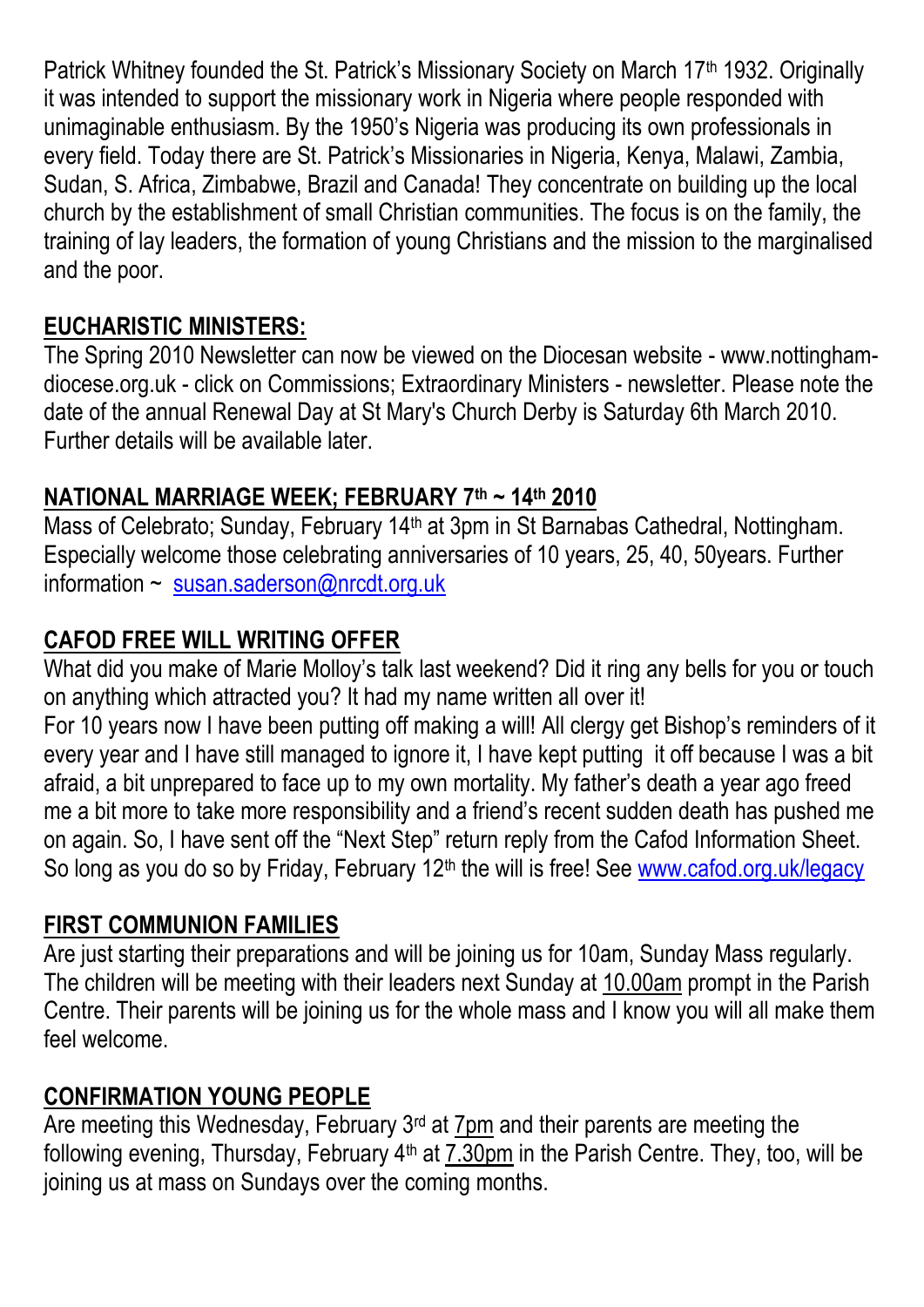# **PARISH CAFOD GROUP**

Will meet next Saturday, February 6<sup>th</sup>, at 10.30am in the Parish Centre, to prepare for Lent. Please have a look at their website beforehand, especially at the "Give it up" section. This is a change of date from the meeting previously arranged for February 9<sup>th</sup>.

#### **CHURCH ON OAKWOOD UNDER FIVES**

There are currently two groups running at **The Church on Oakwood** to cater for the under 5's and their carers:-

**"Tots and Teddies"** where the adults can meet for a chat while the children have some fun (1st Thursday in the month, 1.30 - 3pm)

**"Pray and Play"** where there is the opportunity to share in Story time, Prayers, Crafts, Songs and Games, (3rd Thursday in the month, 1.45- 2.45pm)

Both these groups are organized by Elizabeth Embly, who is hoping to pass the reigns to a younger person in the near future and feels that this could be something that is part of our ecumenical partnership. So, if you are interested in helping with these groups I am sure Elizabeth would be delighted. (It doesn't matter whether you attend St. Alban's or Oakwood.)You can contact her on 01332 664080, mobile 07801066518 or email [e.embley@btinternet.com](mailto:e.embley@btinternet.com)

#### **200 CLUB FEBRUARY DRAW**

Will take place next Sunday, February 7<sup>th</sup> in the Parish Centre at 11.15am; monies and cheques beforehand please. Anyone wanting to join and have the chance to win £250, please see one of the committee.

#### **HAITI SPECIAL COLLECTION**

The Second Collection last weekend came to £1,330. Thank you all for your generosity. I have sent the money to Cafod.

**COLLECTIONS:** Last week £838.00; plus ~ £172 standing orders.

Thank you all.

**COUNTERS NEXT WEEK** ~ Renato and Rosaria Adinolfi

**READERS NEXT WEEK OAKWOOD ~** Greg & Kieron

**WELCOMERS NEXT WEEK** 6pm Ellen Taylor & Alice White 10am Kath Leach & Family